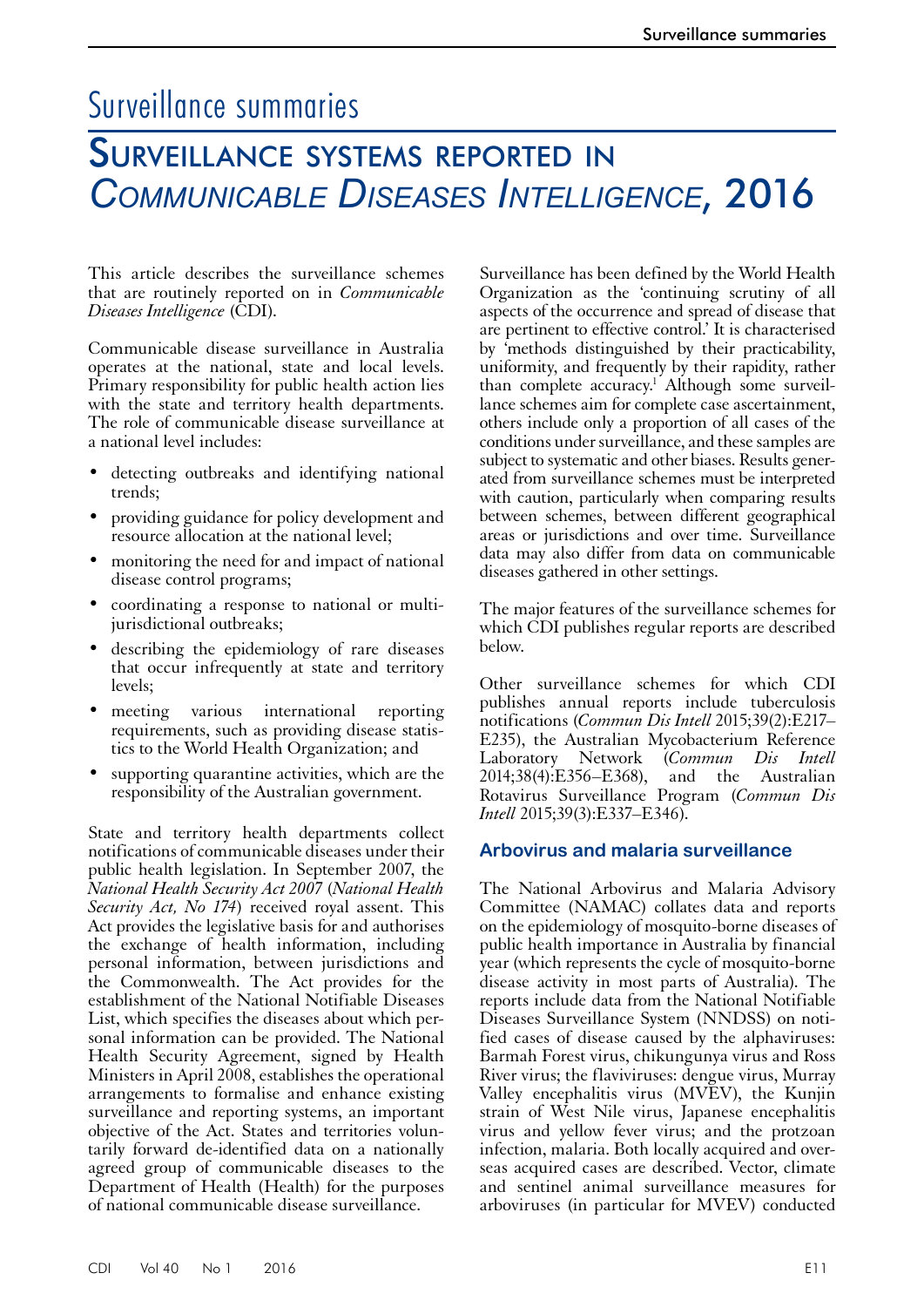by states and territories, and also at the border are described. Sentinel chicken, mosquito surveillance, viral detection in mosquitoes and climate modelling are used to provide early warning of arboviral disease activity in Australia. Sentinel chicken programs for the detection of flavivirus activity are conducted in most states at risk of arboviral transmission. Other surveillance activities to detect the presence of arboviruses in mosquitoes or mosquito saliva or for surveying mosquito abundance included honey-baited trap surveillance, surveys of household containers that may provide suitable habitat for the dengue vector, *Aedes aegypti,* and carbon dioxide baited traps.

NAMAC provides expert technical advice on arboviruses and malaria to the Australian Health Protection Principal Committee through the Communicable Diseases Network Australia (CDNA). Members of the Committee have expertise in virus and disease surveillance, epidemiology, virology, vector ecology, vector control and quarantine, and represent agencies with a substantial interest in this area. NAMAC makes recommendations about surveillance and reporting systems, strategic approaches for disease and vector management and control, laboratory support, development of national guidelines and response plans and research priorities. NAMAC assists in the detection, management and control of real or potential outbreaks of arboviruses or malaria and provides advice on the risk of these diseases or exotic vectors being imported from overseas. NAMAC members participate in outbreak man-<br>agement teams as required.

Further details are provided in the NAMAC annual report (*Commun Dis Intell* 2016;40(1):E17– E47).

# **Australian Childhood Immunisation Register**

Accurate information on the immunisation status of children is needed at the community level for program management and targeted immunisation efforts. A population-based immunisation register can fulfil this need. The Australian Childhood Immunisation Register (ACIR) commenced operation on 1 January 1996 and is now an important component of the Immunise Australia Program. It is administered and operated by Medicare Australia. The register was established by transferring data on all children under the age of 7 years enrolled with Medicare to the ACIR. This constitutes a nearly complete population register, as approximately 99% of children are registered with Medicare by 12 months of age. Children who are not enrolled in Medicare are added to the register when a recognised immunisation provider supplies details of an

eligible immunisation. Immunisations are mostly notified to Medicare either by electronic means, the Internet or by paper ACIR notification forms. Immunisations recorded on the Register must have been given in accordance with the guidelines for immunisation determined by the National Health and Medical Research Council (NHMRC). From 1 January 2016, ACIR will record vaccinations for children up to 20 years of age. This change will support upcoming changes to immunisation requirements for child care payments and Family Tax Benefit Part A supplement.

From the data finally entered onto the ACIR, Medicare Australia provides regular rolling annualised quarterly coverage reports at the national and state level. Coverage for these reports is calculated using the cohort method previously described (*Commun Dis Intell* 1998;22:36–37). With this method, a cohort of children is defined by date of birth in 3-month groups. This birth cohort has the immunisation status of its members assessed at the 3 key milestones of 12 months, 24 months and 60 months of age. Analysis of coverage is undertaken 3 months after the due date for completion of each milestone, so that time is available for processing notifications and the impact on coverage estimates of delayed notification to the ACIR is minimised. Only children enrolled with Medicare are included, in order to minimise inaccuracies in coverage estimates due to duplicate records.

The ACIR coverage reports for the 3 milestones are published in CDI each quarter. Coverage esti- mates are provided for each state and territory and Australia as a whole and for each individual vac- cine assessed at each milestone. A commentary on ACIR immunisation coverage estimates is included with the tables in each issue and a graph is used to provide trends in immunisation coverage.

An immunisation coverage report is also pub- lished in CDI on an annual basis and provides more detailed data on immunisation coverage for all recommended vaccines by age group that are funded by the Immunise Australia Program, timeliness of immunisation, small area coverage estimates and data on vaccination objection to immunisation. While vaccination is not compulsory in Australia, from 1 January 2016, objections on the basis of personal, philosophical or religious beliefs will no longer be a valid exemption from vaccination in order to receive some government family assistance payments.

# **Australian Gonococcal Surveillance Programme**

The Australian Gonococcal Surveillance Programme (AGSP) is a continuing program to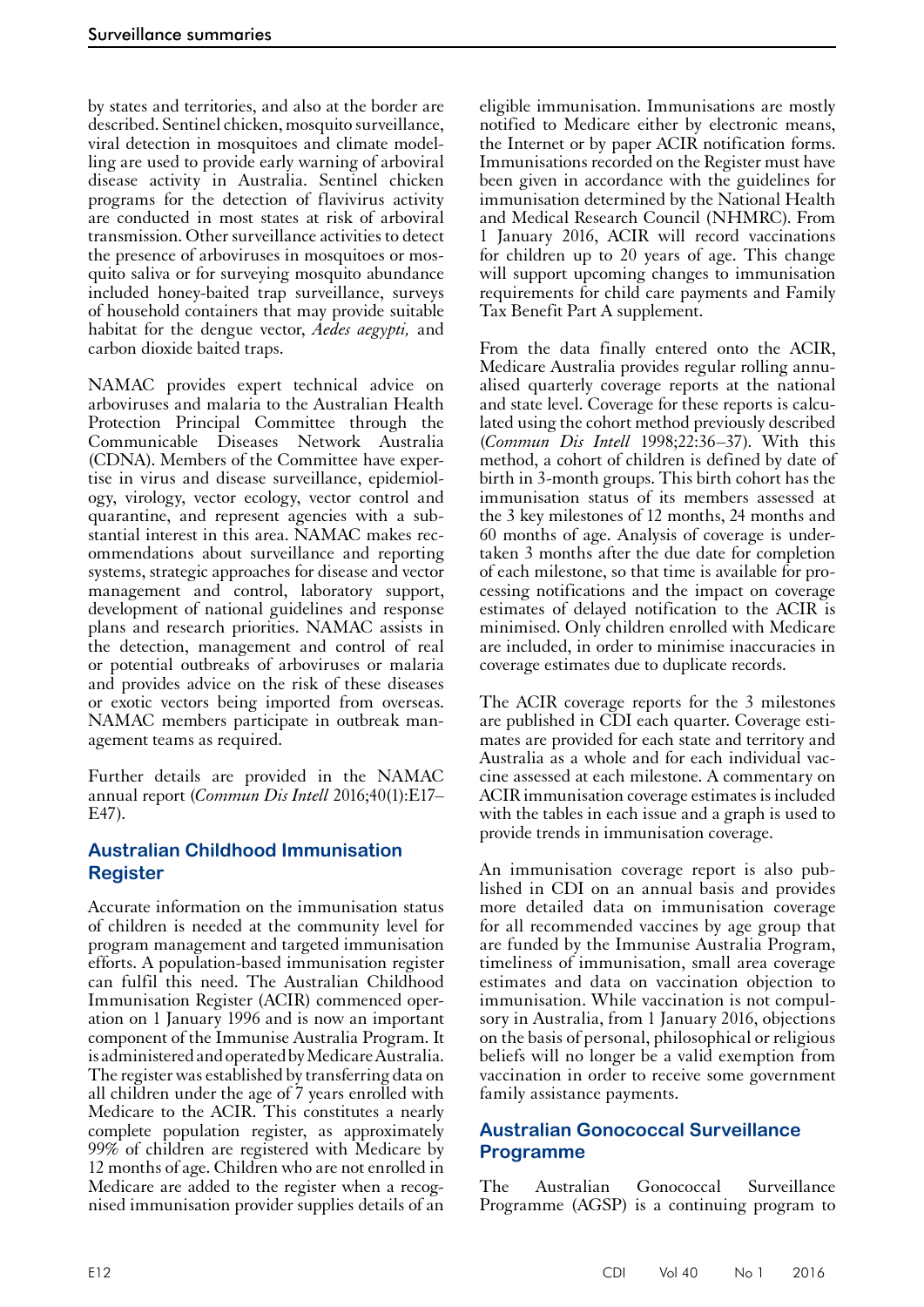monitor antimicrobial resistance in *Neisseria gonorrhoeae* and includes the reference laboratories in all states and territories. These laboratories report data on sensitivity to an agreed core group of antimicrobial agents on a quarterly basis and provide an expanded analysis as an annual report in CDI *(Commun Dis Intell* 2015;39(3):E347–E354). The antibiotics that are currently routinely surveyed are the penicillins, ceftriaxone, ciprofloxacin and spectinomycin, all of which are administered as single dose regimens. A major purpose of the AGSP is to help define standard protocols for antibiotic treatment of gonococcal infection. When *in vitro* resistance to a recommended agent is demonstrated in 5% or more of isolates, it is usual to reconsider the inclusion of that agent in current treatment schedules. Additional data are also provided on other antibiotics from time to time. At present, all laboratories also test isolates for the presence of high level resistance to the tetracyclines and intermittent surveys of azithromycin resistance are conducted. Comparability of data is achieved by means of a standardised system of minimal inhibitory concentration (MIC) testing and a program-specific quality assurance process.

### **Australian Meningococcal Surveillance Programme**

The reference laboratories of the Australian Meningococcal Surveillance Programme report data on laboratory-confirmed cases confirmed either by culture or by non-culture techniques. Culture-positive cases where *Neisseria meningitidis* is grown from a normally sterile site or skin, and non-culture based diagnoses, derived from the results of nucleic acid amplification assays and serological techniques are defined as invasive meningococcal disease (IMD) according to the Public Health Laboratory Network definitions.

Data are reported annually and quarterly in CDI. Data in the quarterly reports are restricted to a description of the number of cases per jurisdiction, and serogroup where known. A full analysis of laboratory-confirmed cases of IMD, including phenotyping and antibiotic susceptibility data are published annually (*Commun Dis Intell*  2015;39(3):E347–E354).

## **Australian National Creutzfeldt-Jakob Disease Registry**

Surveillance for Creutzfeldt-Jakob disease (CJD) in Australia is conducted through the Australian National Creutzfeldt-Jakob Disease Registry (ANCJDR). CJD is listed as a notifiable disease in all Australian states and territories. The ANCJDR is under contract to the Commonwealth to identify and investigate all suspect cases of transmis-

sible spongiform encephalopathy in Australia. An annual update is published in CDI *(Commun Dis Intell* 2014;38(4):E348–E355).

### **Australian Paediatric Surveillance Unit**

The Australian Paediatric Surveillance Unit (APSU) is an active surveillance mechanism for prospective, national identification and study of children aged <15 years, newly diagnosed with uncommon conditions including rare infectious and vaccine preventable diseases, genetic disorders, child mental health problems, rare injuries and other rare chronic childhood conditions. Up to 16 different conditions are studied simultaneously. The APSU relies on monthly reporting by  $\sim$ 1,400 paediatricians and other child health clinicians and over 85% of clinicians respond via e-mail. Clinicians reporting cases are asked to provide details about demographics, diagnosis, treatments and short-term outcomes. All negative and positive reports are logged into a database and the report card return rate has been maintained at over 90% for the last 20 years. The APSU, together with the National Centre for Immunisation Research and Surveillance jointly provide coordination for the Paediatric Active Enhanced Disease Surveillance (PAEDS). PAEDS is currently operational in 5 paediatric referral centres in 5 states and collects detailed information on relevant admitted cases (www.paeds.edu.au).

Communicable diseases currently under surveillance include: acute flaccid paralysis (to identify potential cases of poliovirus infection); congenital cytomegalovirus infection; congenital rubella; perinatal exposure to HIV, and HIV infection; neonatal herpes simplex virus infection; neonatal varicella, congenital varicella, severe complications of varicella and juvenile onset recurrent respiratory papillomatosis. After demonstrating feasibility in 2007, the APSU has conducted seasonal surveil- lance for severe complications of influenza each year. In 2009 APSU contributed to the national surveillance effort during the influenza A(H1N1) pdm09 pandemic.

The activities of the APSU are funded in part by the Australian Government Department of Health, and the NHMRC Practitioner Fellowship No: 1021480 (E Elliott). The Faculty of Medicine, The University of Sydney, and the Royal Australasian College of Physicians, Division of Paediatrics and Child Health, and the Kids Research Institute, Sydney Children's Hospitals Network provide inkind support. APSU publishes an annual report *(Commun Dis Intell* 2014;38(4):E343–E347). For further information please contact the APSU Director, Professor Elizabeth Elliott on telephone: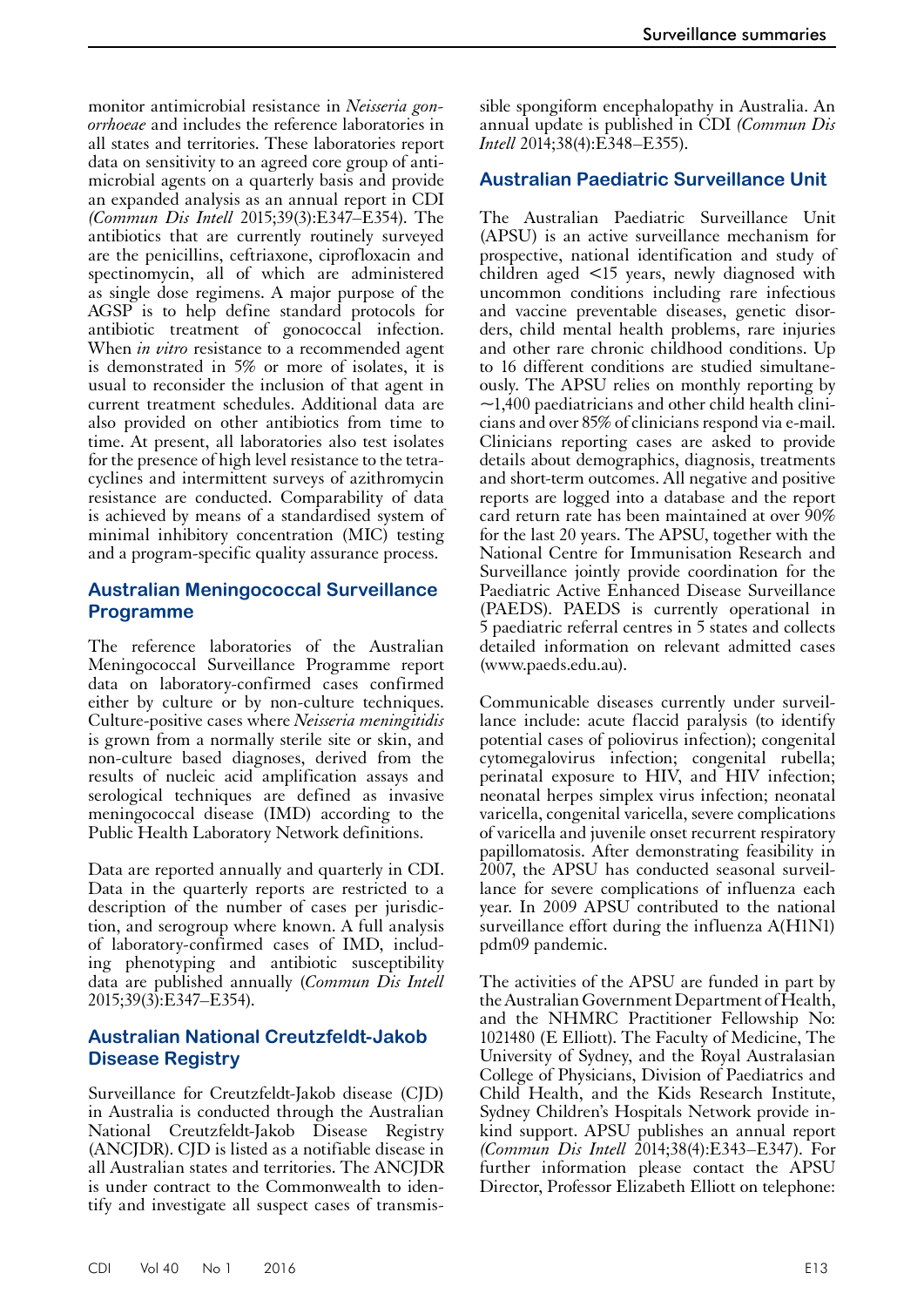+61 2 9845 3005, facsimile +61 2 9845 3082 or email: apsu@chw.edu.au; Internet: http://www. apsu.org.au

## **Australian Sentinel Practice Research Network**

The Discipline of General Practice at the University of Adelaide operates the Australian Sentinel Practice Research Network (ASPREN). ASPREN is a national network of general practitioners who report presentations of defined medical conditions each week. The main aims of ASPREN are to provide an indicator of disease burden and distribution in the community and to be an early indicator of pandemic influenza.

The list of conditions is reviewed annually by the ASPREN management committee and an annual report is published. In 2016, 4 conditions are being monitored; all of which are related to communicable diseases. These are influenza like illness (ILI), gastroenteritis, chickenpox and shingles.

Laboratory testing of ILI cases was implemented in 2010, allowing for viral testing of 25% of ILI patients for a range of respiratory viruses including influenza A, influenza B and A(H1N1)pdm09.

There are currently 210 general practitioners registered with the network from all jurisdictions. Fifty-eight per cent of these are in metropolitan areas, 32% in rural and 10% in remote areas of Australia. Approximately 15,000 consultations are recorded by these general practitioners each week.

Data for communicable diseases are published in CDI each quarter. Data are presented in graphi- cal format with the rate reported as the number of conditions per 1,000 consultations per week. The conditions are defined as:

#### **Influenza-like illness – record once only per patient**

Must have the following: fever, cough and fatigue.

#### **Gastroenteritis – record once only per patient**

Three or more loose stools, and/or 2 vomits in a 24 hour period excluding cases who have a known cause, for example bowel disease, alcohol, pregnancy.

#### **Chickenpox – record once only per patient**

An acute, generalised viral disease with a sudden onset of slight fever, mild constitutional symptoms

and a skin eruption which is maculopapular for a few hours, vesicular for three to 4 days and leaves a granular scab.

#### **Shingles – record once only per patient**

Recurrence, recrudescence or re-activation of chickenpox infection. Vesicles with any erythematous base restricted to skin areas supplied by sensory nerves of a single or associated group of dorsal root ganglia. Lesions may appear in crops in irregular fashion along nerve pathways, are usually unilateral, deeper seated and more closely aggregated than those of chickenpox.

Note: Those conditions which show 'record once only per patient' are to have each occurrence of the condition recorded on 1 occasion no matter how many patient contacts are made for this episode of illness. If the condition recurs at a later date it can be recorded/counted again.

## **HIV surveillance**

National surveillance for newly diagnosed HIV infection is coordinated by the Kirby Institute for Infection and Immunity in Society, in collaboration with state and territory health authorities, the Australian Government Department of Health, the Australian Institute of Health and Welfare and other collaborating networks in surveillance for HIV, viral hepatitis and sexually transmissible infections.

Cases of HIV infection are notified to the National HIV Registry on the first occasion of diagnosis in Australia, either by the diagnosing laboratory (Australian Capital Territory and Tasmania), by doctor notification (Western Australia) or by a combination of laboratory and doctor sources (New South Wales, Northern Territory, Queensland, South Australia and Victoria). Diagnoses of HIV infection are notified with the person's date of birth and name code, to minimise duplicate notifications while maintaining confidentiality.

Currently, 2 tables presenting the number of new diagnoses of HIV infection in Australia in the most recent quarter and cumulatively are published in CDI. The tabulations are based on data available 3 months after the end of the reporting period, to allow for reporting delay and to incorporate newly available information.

An annual surveillance report, *HIV, Viral Hepatitis and Sexually Transmissible Infections in Australia Annual Surveillance Report* has been published by the Kirby Institute since 1997. The Annual Surveillance Report, available through http:// www.kirby.unsw.edu.au, provides a comprehen-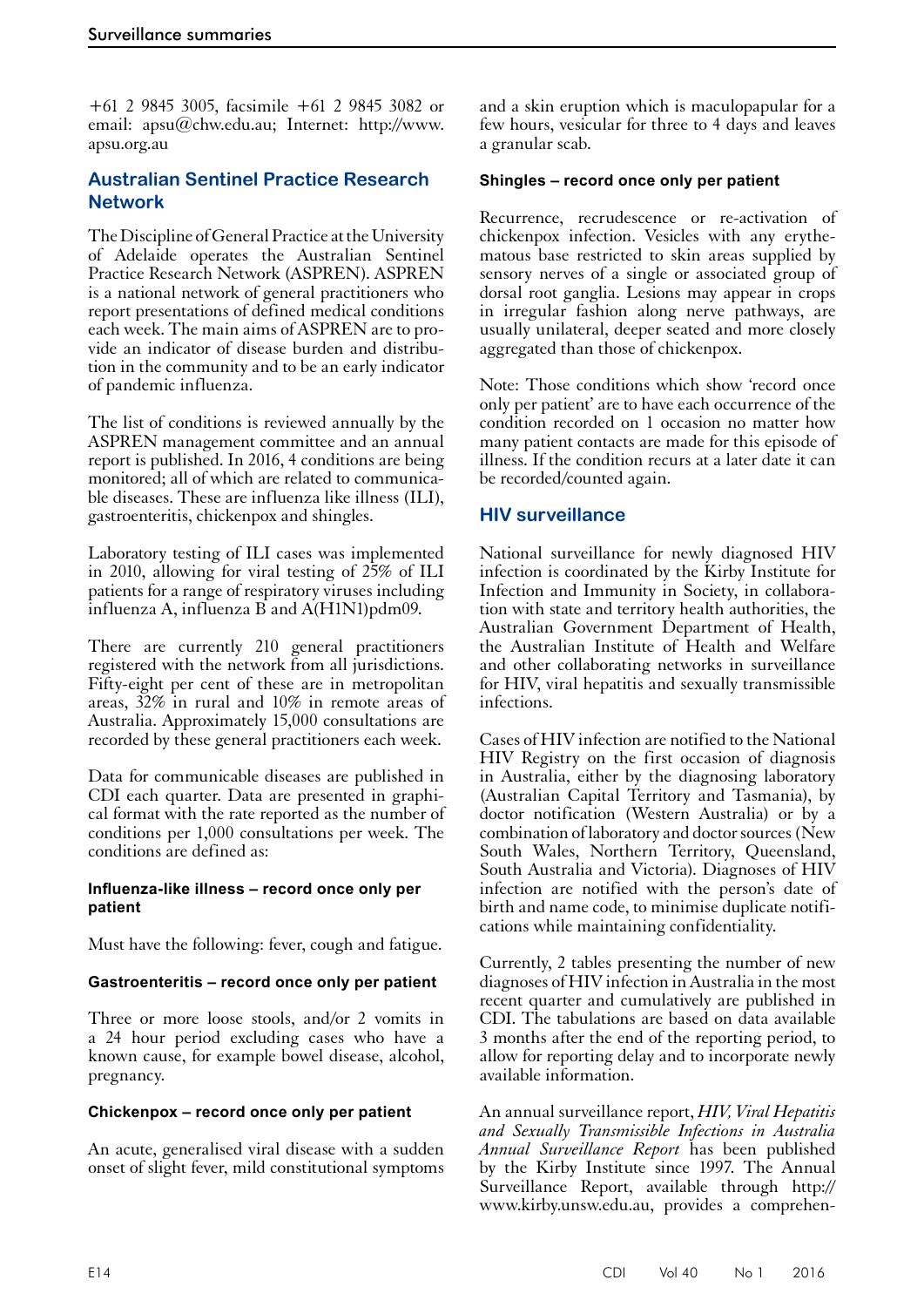sive analysis and interpretation of surveillance data on HIV, viral hepatitis and sexually transmissible infections in Australia. The report *Bloodborne viral and sexually transmitted infections in Aboriginal and Torres Strait Islander people: Surveillance and Evaluation Report* has been published from 2007, as an accompanying document to the annual surveillance report. The Surveillance and Evaluation Report provides detailed analysis and interpretation of the occurrence of these infections in Aboriginal and Torres Strait Islander communities in Australia.

## **Invasive Pneumococcal Disease Surveillance Program**

The Commonwealth has developed the Invasive Pneumococcal Disease (IPD) Surveillance Program as part of the NNDSS. The objectives and outcomes of the IPD Surveillance Program are to:

- record every case of IPD occurring in Australia;
- collect detailed information on each case of IPD as set out in the NNDSS Invasive Pneumococcal Infection Enhanced Surveillance Form;
- collate nationally this information in the NNDSS dataset for enhanced IPD surveillance;
- measure the impact of conjugate pneumococcal vaccination on the rates and types of pneumococcal disease, the prevalence of circulating pneumococcal serotypes and levels of antibiotic resistance; and
- assess whether cases or deaths in children under 5 years and adults over 65 years are due to IPD vaccine failure or antibiotic resistance.

The Commonwealth funds 4 laboratories to per-<br>form the laboratory component of enhanced sur-<br>veillance of IPD, which consists of the serotyping all isolates of *Streptococcus pneumoniae* from cases of IPD.

IPD data are reported annually (*Commun Dis Intell* 2015:39(2):E265–E279) and quarterly in CDI. These reports include analysis notification and laboratory data collected through the NNDSS.

IPD surveillance is overseen by the Enhanced Invasive Pneumococcal Disease Surveillance Working Group (EIPDSWG), a subcommittee of the CDNA. The EIPDSWG assists in developing and implementing a nationally standardised approach to the enhanced surveillance of IPD in Australia.

# **National Influenza Surveillance Scheme**

Australian influenza activity and severity in the community are monitored using a number of indicators and surveillance schemes:

- Notifications of laboratory-confirmed influ- enza are reported from all Australian states and territories and included in the NNDSS.
- Community level ILI is monitored through two sentinel systems, Flutracking, a weekly online survey integrating syndromic information with participant influenza immunity status; and data from the National Health Call Centre Network.
- Reports on general practice ILI consultations are provided through ASPREN and the Victo- rian Sentinel General Practice Scheme. Addi- tionally, data on ILI presentations to hospital emergency departments are collected from sen- tinel hospital sites in Western Australia and New South Wales.
- Hospitalised cases of laboratory-confirmed influenza are reported through the Influenza Complications Alert Network (FluCAN); and severe complications in children are monitored by the APSU.
- Information on influenza subtypes and positivity are provided by sentinel laboratories, including the national influenza centre laboratories and some state public health laboratories. Additional virology and antiviral resistance data are also provided from the World Health Organization Collaborating Centre for Reference and Research on Influenza in Melbourne.

During the influenza season, data from each of these surveillance systems are compiled and published fortnightly in the Australian influenza surveillance report, which is generally available from May to October on the department's web site. These reports include the above data as well as additional mortality and international surveillance data.

Annual reports on the National Influenza Surveillance Scheme are published in the CDI each year (*Commun Dis Intell* 2010;34(1):8–22).

# **National Notifiable Diseases Surveillance System**

National compilations of notifiable diseases have been published intermittently in a number of publications since 1917.<sup>2</sup> The NNDSS was established in 1990 under the auspices of CDNA.

More than 60 communicable diseases agreed upon nationally are reported to NNDSS, although not